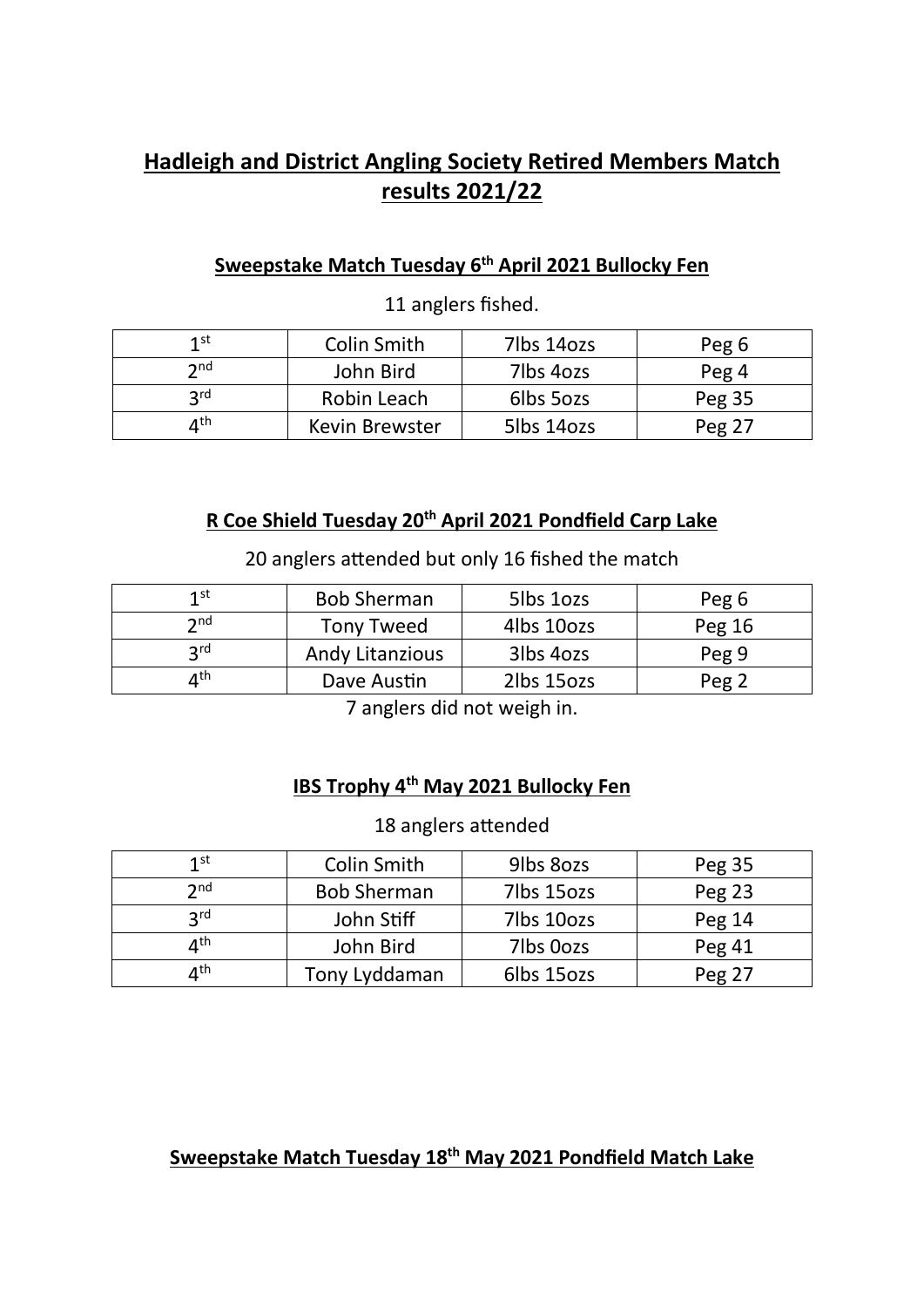#### 18 anglers attended

| 1st                     | John Bird            | 14lbs 80zs | Peg 50 |
|-------------------------|----------------------|------------|--------|
| 2 <sub>nd</sub>         | <b>Barry Waldron</b> | 7lbs 1ozs  | Peg 43 |
| <b>2rd</b>              | John Hazon           | 6lbs 9ozs  | Peg 40 |
| $\varDelta^{\text{th}}$ | Colin Smith          | 5lbs 10ozs | Peg 33 |
| ςth                     | <b>Bob Fairbanks</b> | 4lbs 13ozs | Peg 55 |

6 anglers did not weigh.

#### Sweepstake Match Tuesday 1<sup>st</sup> June 2021 Pondfield Carp Lake

#### 16 anglers attended

| 1st                      | Colin Smith            | 19lbs 4ozs | Peg 6  |
|--------------------------|------------------------|------------|--------|
| $\mathbf{\Im}$ nd        | <b>Brian Waldron</b>   | 19lbs 20zs | Peg 5  |
| <b>2rd</b>               | <b>Bob Sherman</b>     | 19lbs 1ozs | Peg 15 |
| $\varLambda^{\text{th}}$ | <b>Andy Litanziuos</b> | 18lbs 60zs | Peg 4  |

### Sweepstake Match Tuesday 15<sup>th</sup> June Pondfield Match Lake

#### 16 anglers attended

| 1 st              | <b>Bob Sherman</b> | 18lbs 4ozs  | Peg 32   |
|-------------------|--------------------|-------------|----------|
| $\mathbf{\Omega}$ | Colin Smith        | 14lbs 13ozs | Peg 28   |
| 2rd               | John Bird          | 9lbs 0ozs   | Peg $42$ |
| ⊿th               | Dick Young         | 6lbs 9ozs   | Peg 33   |

### K Wilding Cup Tuesday 29<sup>th</sup> June 2021 Bullocky Fen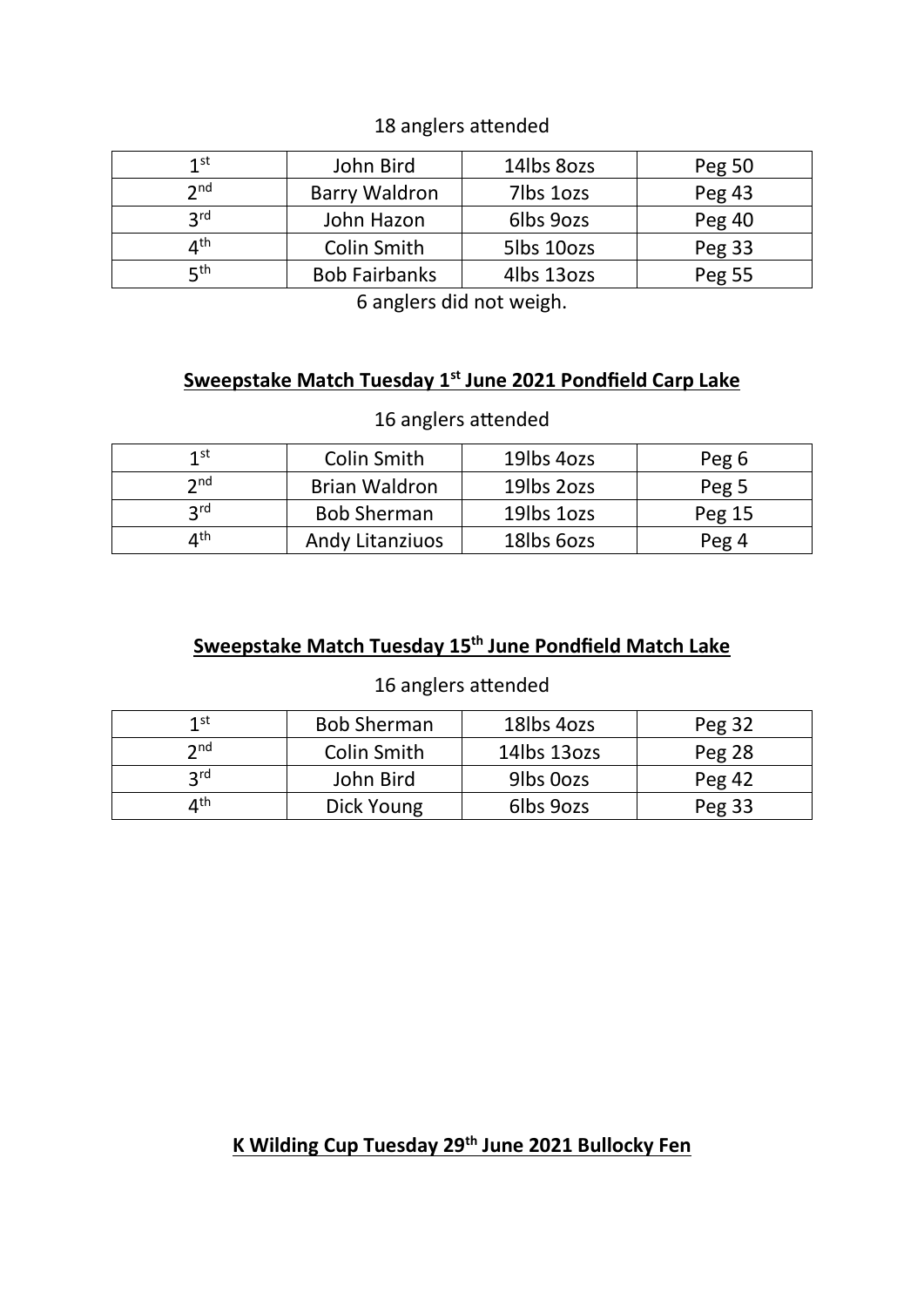### 16 anglers attended

| 1st             | Robin Leech     | 19lbs 5ozs  | Peg 25 |
|-----------------|-----------------|-------------|--------|
| 2 <sub>nd</sub> | John Bird       | 19lbs 20zs  | Peg 14 |
| 3 <sup>rd</sup> | John Stiff      | 11lbs 12ozs | Peg 33 |
| ⊿th             | Andy Litanziuos | 11lbs 4ozs  | Peg 5  |

### R & R Shield first leg Tuesday 13<sup>th</sup> July 2021 Bullocky Fen

# 18 anglers attended

| 1 <sup>st</sup> | Robin Leach          | 18lbs 12ozs | Peg 19 |
|-----------------|----------------------|-------------|--------|
| 2 <sub>nd</sub> | <b>Bob Sherman</b>   | 11lbs 10ozs | Peg 25 |
| 3 <sup>rd</sup> | Dave Austin          | 10lbs 30zs  | Peg 35 |
| ⊿th             | John Bird            | 7lbs 12ozs  | Peg 37 |
| 5 <sup>th</sup> | <b>Brian Waldron</b> | 7lbs 11ozs  | Peg 21 |

Two anglers did not weigh but all caught

### R Leach Shield Tuesday 3<sup>rd</sup> August 2021 Pondfield Match Lake

### 15 anglers attended

| 1st             | <b>Bob Sherman</b> | 9lbs 12ozs | Peg 32 |
|-----------------|--------------------|------------|--------|
| 2 <sub>nd</sub> | Kevin Brewster     | 6lbs 20zs  | Peg 27 |
| <b>2rd</b>      | Dick Young         | 5lbs 15ozs | Peg 43 |
| ∕∕up            | <b>Tony Tweed</b>  | 5lbs 6ozs  | Peg 41 |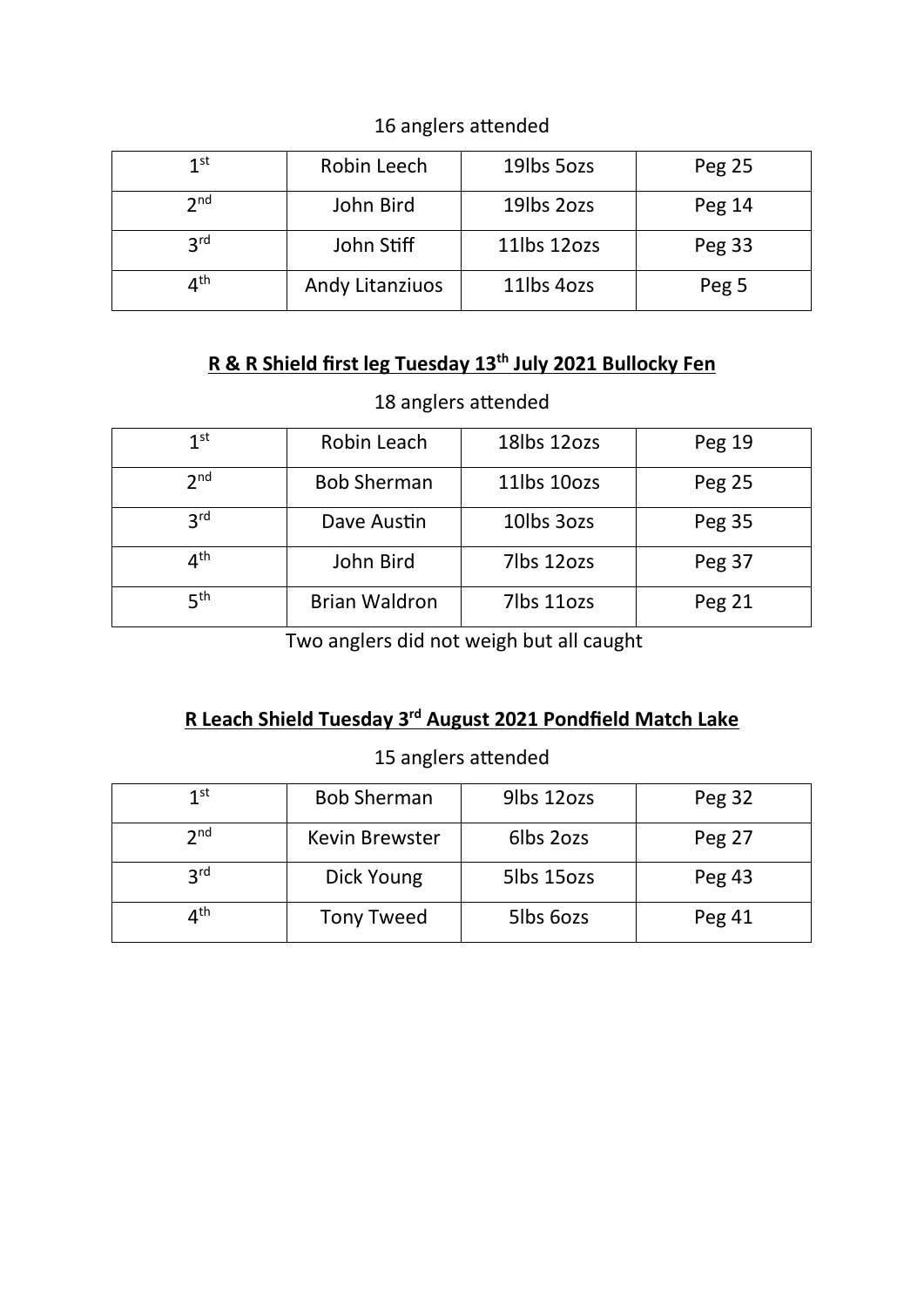### Sweepstake Match Tuesday 10<sup>th</sup> August 2021 at Pondfield Carp Lake

| 1st             | John Bird            | 26lbs 20zs  | Peg 13 |
|-----------------|----------------------|-------------|--------|
| 2 <sub>nd</sub> | <b>Bob Fairbanks</b> | 19lbs 30zs  | Peg 12 |
| 3 <sup>rd</sup> | Carol Bird           | 18lbs 11ozs | Peg 10 |
| ⊿th             | Robin Leach          | 18lbs 9ozs  | Peg 5  |

### 16 anglers attended

### Luddy Shield Tuesday 24<sup>th</sup> August 2021 at Bullocky Fen

| 1 <sup>st</sup>                | John Bird              | 21lbs 1ozs  | Peg 8         |
|--------------------------------|------------------------|-------------|---------------|
| 2 <sub>nd</sub>                | Robin Leach            | 15lbs 10ozs | Peg 31        |
| 2 <sup>rd</sup>                | <b>Brian Waldron</b>   | 10lbs 10ozs | Peg 4         |
| $\mathbf{\Lambda}^{\text{th}}$ | <b>Andy Litanziuos</b> | 8lbs 11ozs  | Peg 26        |
| 5 <sup>th</sup>                | John Stiff             | 8lbs 4ozs   | <b>Peg 23</b> |

#### 18 anglers attended

2 anglers did not weigh in.

### B Ward Cup Tuesday 7<sup>th</sup> September 2021 Pondfield Match Lake

#### 15 anglers attended

| 1 <sup>st</sup> | <b>Bob Sherman</b> | 5lbs 13ozs | Peg 41        |
|-----------------|--------------------|------------|---------------|
| 2 <sub>nd</sub> | John Stiff         | 3lbs 15ozs | Peg 55        |
| 3 <sup>rd</sup> | <b>Tony Tweed</b>  | 3lbs 7ozs  | <b>Peg 27</b> |
| 3 <sup>rd</sup> | Robin Leach        | 3lbs 5ozs  | Peg 29        |
| ∕∕lth           | Dick Young         | 3lbs 4ozs  | Peg 26        |

Match Secretary reported this as a disappointing match due to weights caught.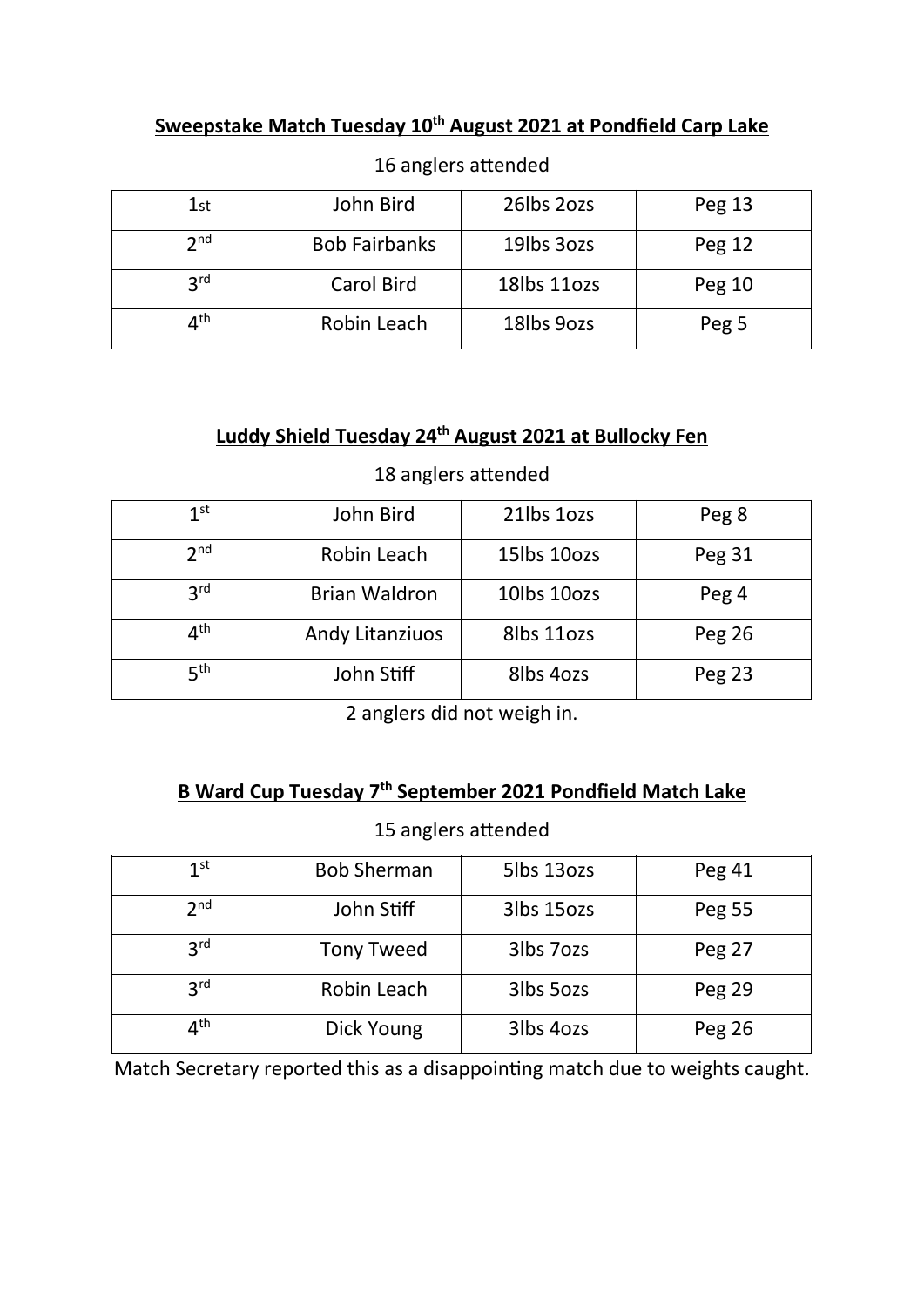### R & R Shield 2<sup>nd</sup> Leg Tuesday 21<sup>st</sup> September 2021 Bullocky Fen

### 14 anglers fished

| 1st             | Robin Leach        | 17lbs 5ozs | Peg 25 |
|-----------------|--------------------|------------|--------|
| 2 <sub>nd</sub> | John Bird          | 8lbs 80zs  | Peg 27 |
| 3 <sup>rd</sup> | Dave Austin        | 6lbs 15ozs | Peg 4  |
| ⊿th             | <b>Bob Sherman</b> | 6lbs 13ozs | Peg 2  |

Robin weighed in an eel of 3lbs 8ozs this will be put forward as a specimen catch.

#### Sweepstake Match Tuesday 5<sup>th</sup> October 2021 Pondfield Carp Lake

| 1 <sup>st</sup>               | Colin Smith          | 26lbs 4ozs | Peg 8            |
|-------------------------------|----------------------|------------|------------------|
| $\rightarrow$ 2 <sup>nd</sup> | <b>Bob Fairbanks</b> | 19lbs 20zs | Peg 11           |
| $\rightarrow$ 2 <sup>nd</sup> | <b>Bob Sherman</b>   | 19lbs 20zs | Peg 15           |
| $4^{\text{th}}$               | John Bird            | 19lbs 10zs | Peg <sub>6</sub> |

15 anglers attended.

 $\rightarrow$  The two Bobs share second place with 19lbs 2ozs each.

#### R Seager Cup Tuesday 19<sup>th</sup> October 2021 Bullocky Fen

#### 16 anglers attended

| 1 <sup>st</sup> | Robin Leach          | 10lbs 80zs | Peg 25 |
|-----------------|----------------------|------------|--------|
| 2 <sub>nd</sub> | <b>Bob Sherman</b>   | 10lbs 3ozs | Peg 5  |
| 3 <sup>rd</sup> | Carol Bird           | 8lbs 7ozs  | Peg 29 |
| ⊿th             | <b>Brian Waldron</b> | 8lbs 5ozs  | Peg 26 |
| 5 <sup>th</sup> | Dick Young           | 6lbs 10zs  | Peg 39 |

Robin again caught a nice perch of 2lbs 1ozs. Quality roach were also caught by other anglers on the day.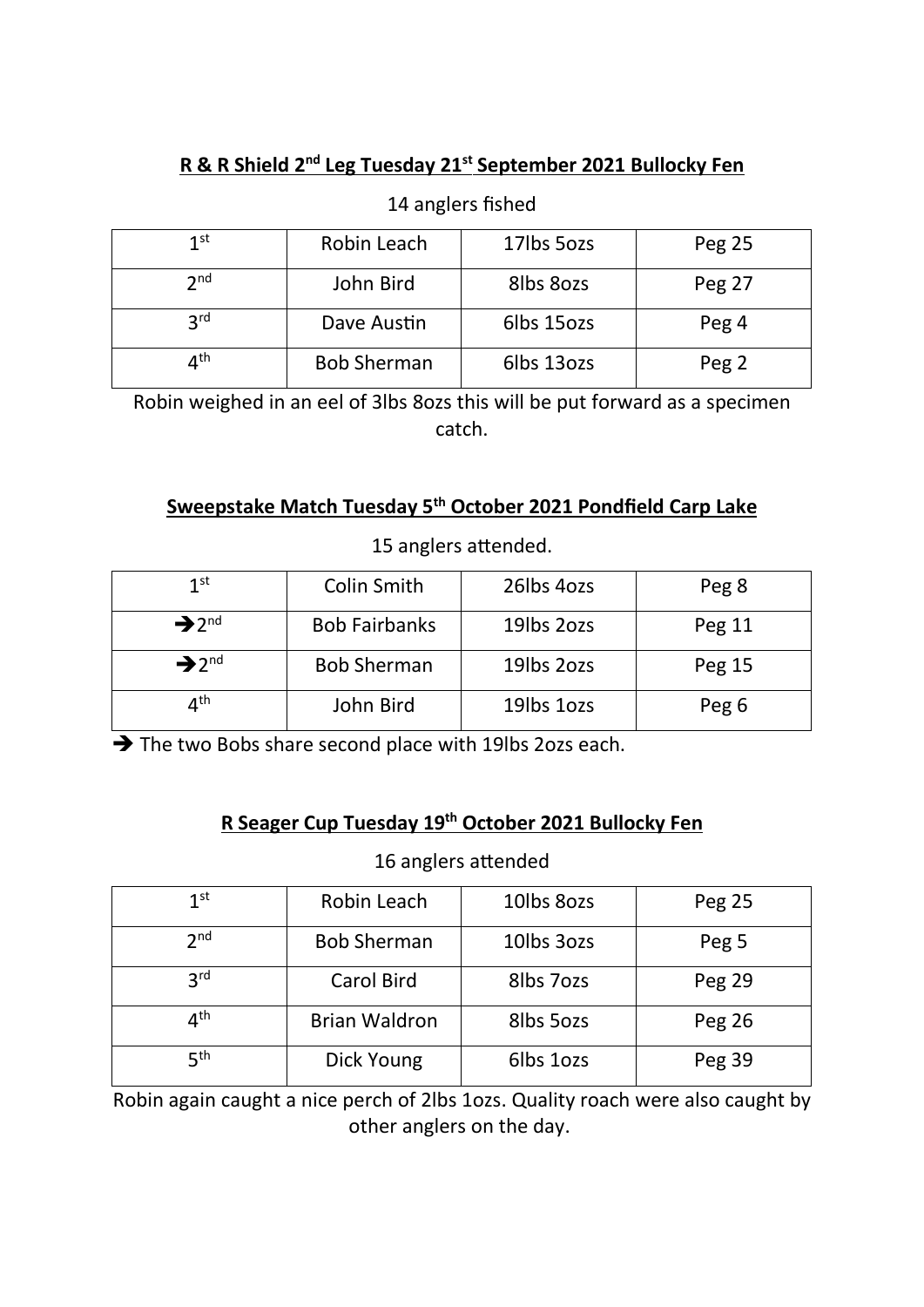# S O S Cup Tuesday 2nd November 2021 Pondfield Match Lake

#### 14 anglers fished

| 1 <sup>st</sup> | John Stiff            | 7lbs 0ozs | Peg 32 |
|-----------------|-----------------------|-----------|--------|
| 2 <sub>nd</sub> | <b>Barry Waldron</b>  | 1lb 1ozs  | Peg 55 |
| 3 <sub>rd</sub> | <b>Brian Waldron</b>  | 1lb Oozs  | Peg 45 |
| 4 <sup>th</sup> | <b>Kevin Brewster</b> | 13ozs     | Peg 37 |
| 5 <sup>th</sup> | John Bird             | 6ozs      | Peg 44 |

8 anglers did not weigh in. amounts caught was disappointing.

### Sweepstake Match Pondfield Carp Lake Tuesday 10<sup>th</sup> Novenber2021

#### 16 anglers attended

| 1 <sup>st</sup> | Robin Leach | 33lbs 3ozs  | Peg 8  |
|-----------------|-------------|-------------|--------|
| 2 <sub>nd</sub> | Dave Austin | 30lbs 14ozs | Peg 4  |
| 3 <sup>rd</sup> | John Bird   | 19lbs 12ozs | Peg 7  |
| $4^{\text{th}}$ | Dick Young  | 13lbs 0ozs  | Peg 12 |
| 5 <sup>th</sup> | Ray King    | 11lbs 30zs  | Peg 9  |
| 6 <sup>th</sup> | Colin Smith | 11lbs Oozs  | Peg 6  |

Several larger carp were weighed on their own and were over 9lbs. Pegs 14-15- 16 did not show very well.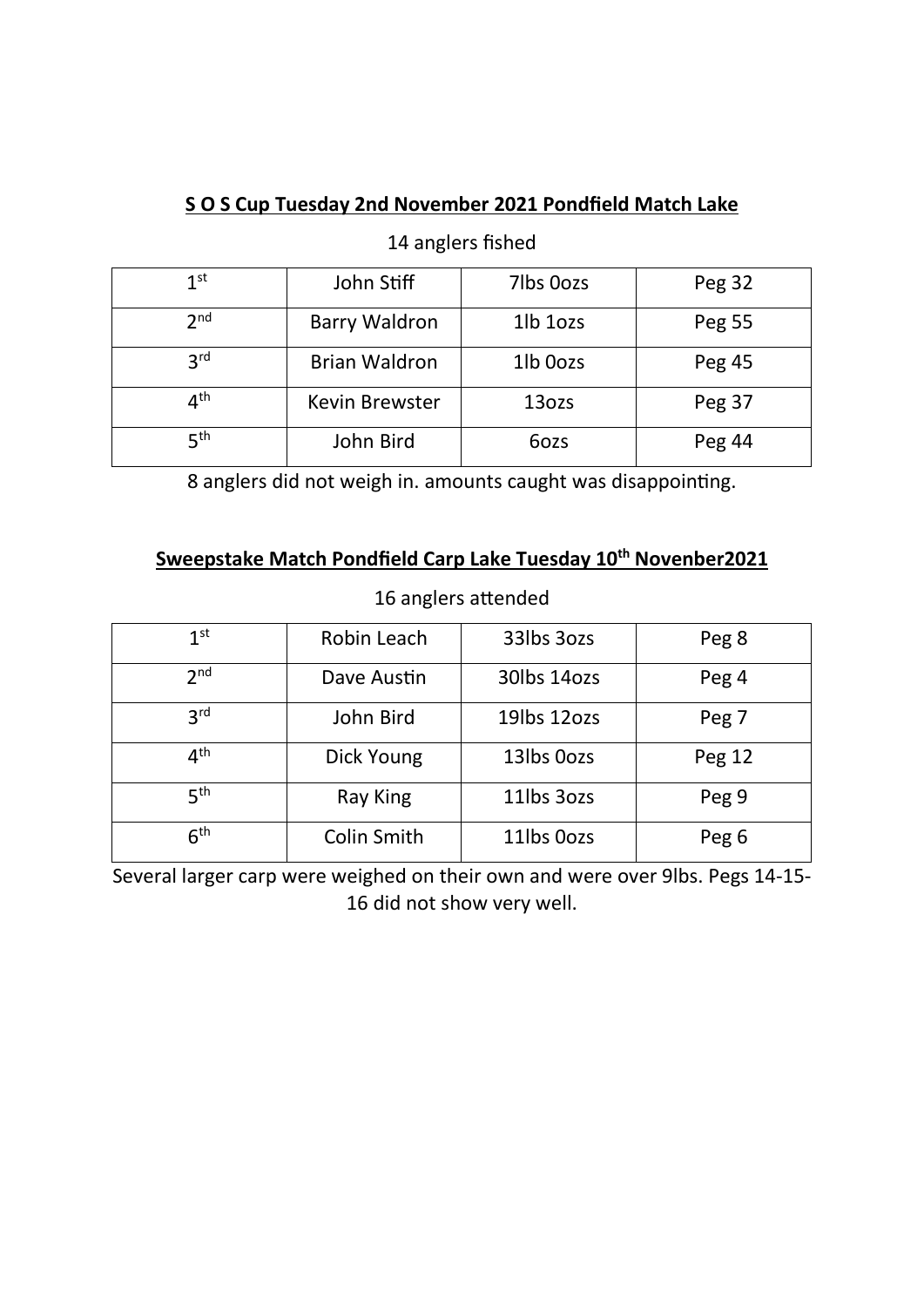# Sweepstake Match Pondfield Carp Lake Tuesday 14<sup>th</sup> December 2021

15 anglers attended

| 1st             | Robin Leach          | 38lbs 10ozs | Peg 16 |
|-----------------|----------------------|-------------|--------|
| 2 <sub>nd</sub> | <b>Brian Waldron</b> | 25lbs 3ozs  | Peg 9  |
| 3 <sup>rd</sup> | Colin Smith          | 24lbs Oozs  | Peg 10 |
| ⊿th             | <b>Bob Fairbanks</b> | 18lbs 13ozs | Peg 11 |

Only the above were paid, the rest recorded below are the weights from the rest of the pegs.

| 5th | John Bird            | 16lbs 15ozs             | Peg 4  |
|-----|----------------------|-------------------------|--------|
| 6th | Dick Young           | 10 <sub>l</sub> bs 40zs | Peg 8  |
| 7th | <b>Barry Waldron</b> | 10lbs 30zs              | Peg 1  |
| 8th | <b>Tony Tweed</b>    | 5lbs 10ozs              | Peg 6  |
| 9th | <b>Bob Sherman</b>   | 5lbs 3ozs               | Peg 15 |

5 anglers did not weigh in

### Sweepstake Match Bullocky Fen Tuesday 4<sup>th</sup> January 2022

13 anglers attended.

| 1st             | <b>Andy Litanziuos</b> | 10lbs 0ozs | Peg10  |
|-----------------|------------------------|------------|--------|
| 2 <sub>nd</sub> | Colin Smith            | 7lbs 4ozs  | Peg 2  |
| 3rd             | Robin Leach            | 6lbs 80zs  | Peg 31 |
| 4th             | John Bird              | 4lbs 10ozs | Peg 25 |

4 anglers did not weigh in. Robin weighed in a Crucian Carp of 2lbs 0ozs.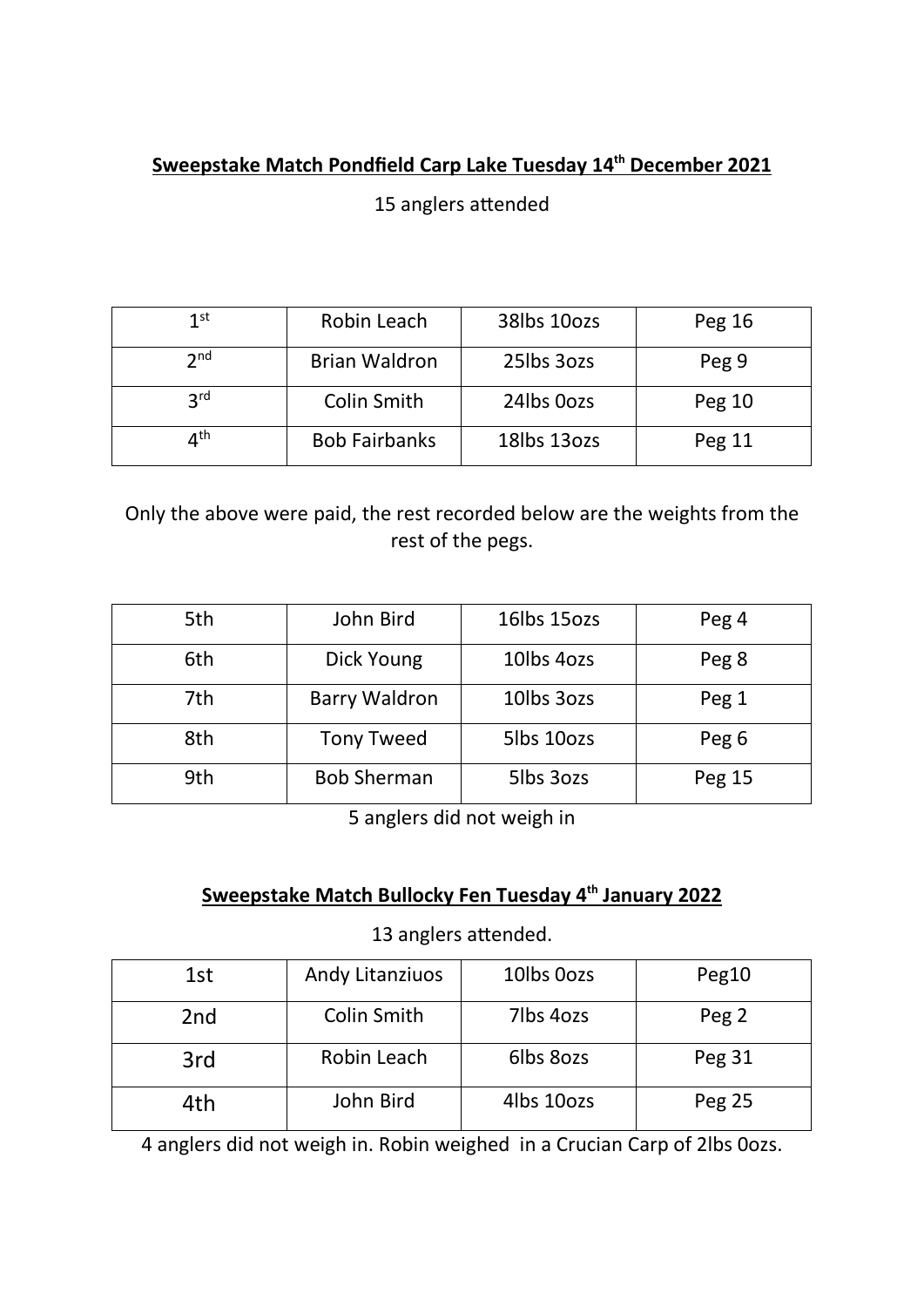# Sweepstake Match Pondfield Match Lake Tuesday 11<sup>th</sup> January 2022

10 Anglers attended.

| 1 <sup>st</sup> | Robin Leach | 8lbs 3ozs  | Peg 55 |
|-----------------|-------------|------------|--------|
| $\mathbf{a}$ nd | Colin Smith | 5lbs 12ozs | Peg 40 |
| 2 <sup>rd</sup> | Ray King    | 3lbs 1ozs  | Peg 41 |

Weather was atrocious 7 anglers did not weigh in 5 of those did not see a bite.

### Sweepstake Match Bullocky Fen Tuesday 25<sup>th</sup> January 2022

| 1st             | John Hazen            | 3lbs 30zs              | Peg 6            |
|-----------------|-----------------------|------------------------|------------------|
| 2 <sub>nd</sub> | <b>Brian Waldron</b>  | 2lbs 15ozs             | Peg 32           |
| 3rd             | <b>Kevin Brewster</b> | 2lbs 12ozs             | Peg 12           |
| 4th             | Colin Smith           | 2 <sub>l</sub> bs 80zs | Peg <sub>2</sub> |

11 Anglers attended.

### R Coe Shield Bullocky Fen Tuesday 8<sup>th</sup> February 2022

#### 17 anglers attended

| 1st             | <b>Andy Litanziuos</b> | 5lbs 12ozs | Peg15         |
|-----------------|------------------------|------------|---------------|
| 2 <sub>nd</sub> | <b>Bob Sherman</b>     | 5lbs 9ozs  | Peg 7         |
|                 |                        |            |               |
| 3rd             | <b>Brian Waldron</b>   | 4lbs 14ozs | <b>Peg 29</b> |
| 4th             | Dave Austin            | 2lbs 11ozs | <b>Peg 24</b> |
| 5th             | <b>Kevin Brewster</b>  | 2lbs 10ozs | Peg 11        |

7 anglers did not weigh in.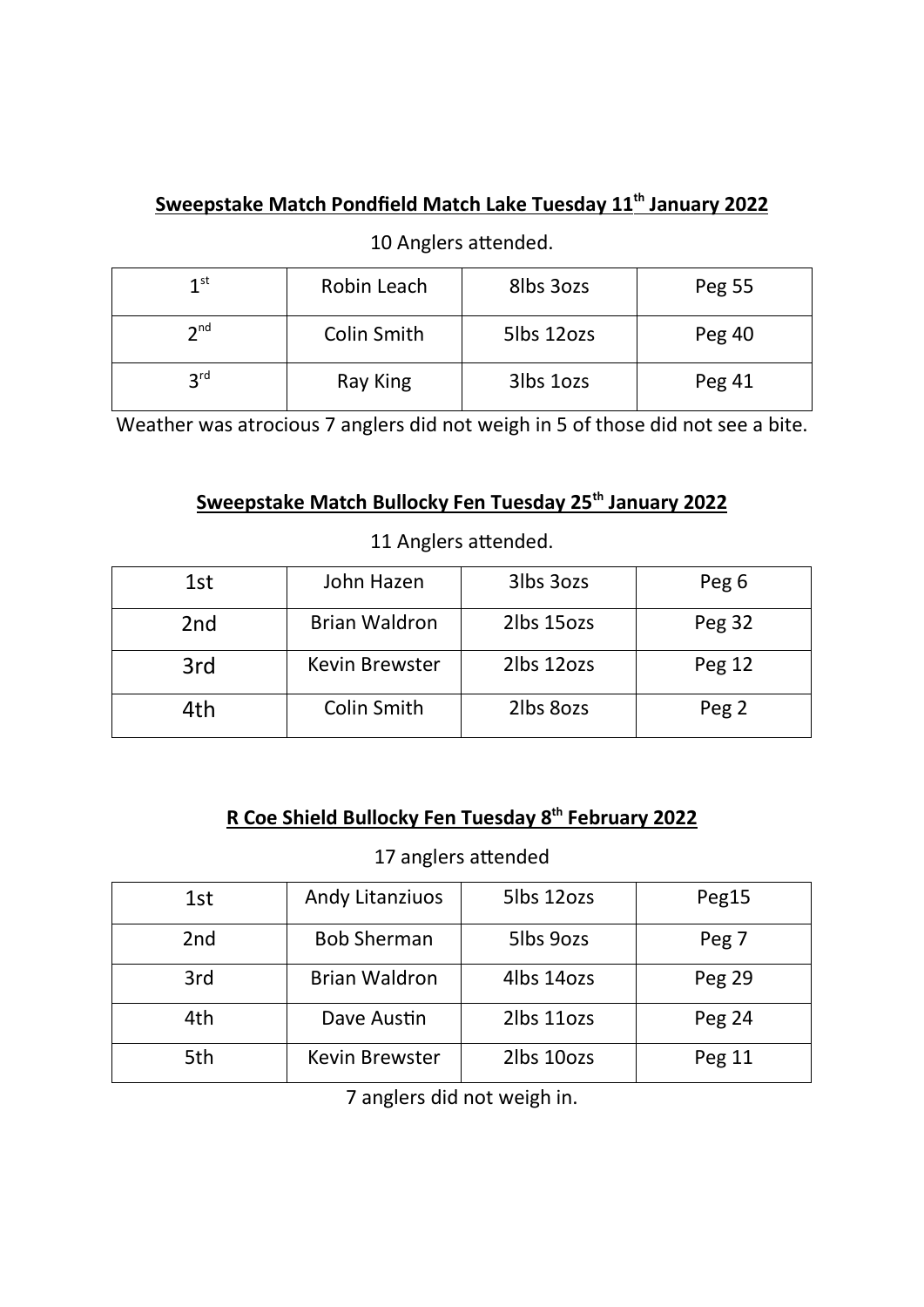### Fred Evernett Shield Pondfield Carp Lake Tuesday 23<sup>rd</sup> February 2022

# 13 anglers attended.

| 1st             | <b>Bob Fairbanks</b> | 9lbs 5ozs  | Peg 12 |
|-----------------|----------------------|------------|--------|
| 2 <sub>nd</sub> | Dick Cheshire        | 7lbs 12ozs | Peg 2  |
| 3rd             | Robin Leach          | 5lbs 13ozs | Peg 1  |
| 4th             | <b>Barry Waldron</b> | 5lbs 13ozs | Peg 7  |

6 anglers did not weight.

Bobs weight was from just one fish, Dick & Barry's weight were from two fish each. A hard day again.

### Sweepstake Match Pondfield Match Lake Tuesday 8<sup>th</sup> March 2022

#### 11 anglers fished.

| 1st | Dick Cheshire | 1lb 1ozs | Peg 29 |
|-----|---------------|----------|--------|
| 2nd | John Bird     | 6ozs     | Peg 55 |
| 3rd | Dick Young    | 4ozs     | Peg 43 |

8 did not weigh as they never caught.

### Sweepstake Match Bullocky Fen Tuesday 22<sup>nd</sup> March 2022

### 15 anglers attended.

| 1st | <b>Bob Gunn</b>   | 23lbs 0ozs    | Peg 15        |
|-----|-------------------|---------------|---------------|
| 2nd | <b>Tony Tweed</b> | 14 lbs 11 ozs | Peg 23        |
| 3rd | John Hazon        | 11lbs 60zs    | <b>Peg 25</b> |
| 4th | John Stiff        | 7lbs 9ozs     | Peg 33        |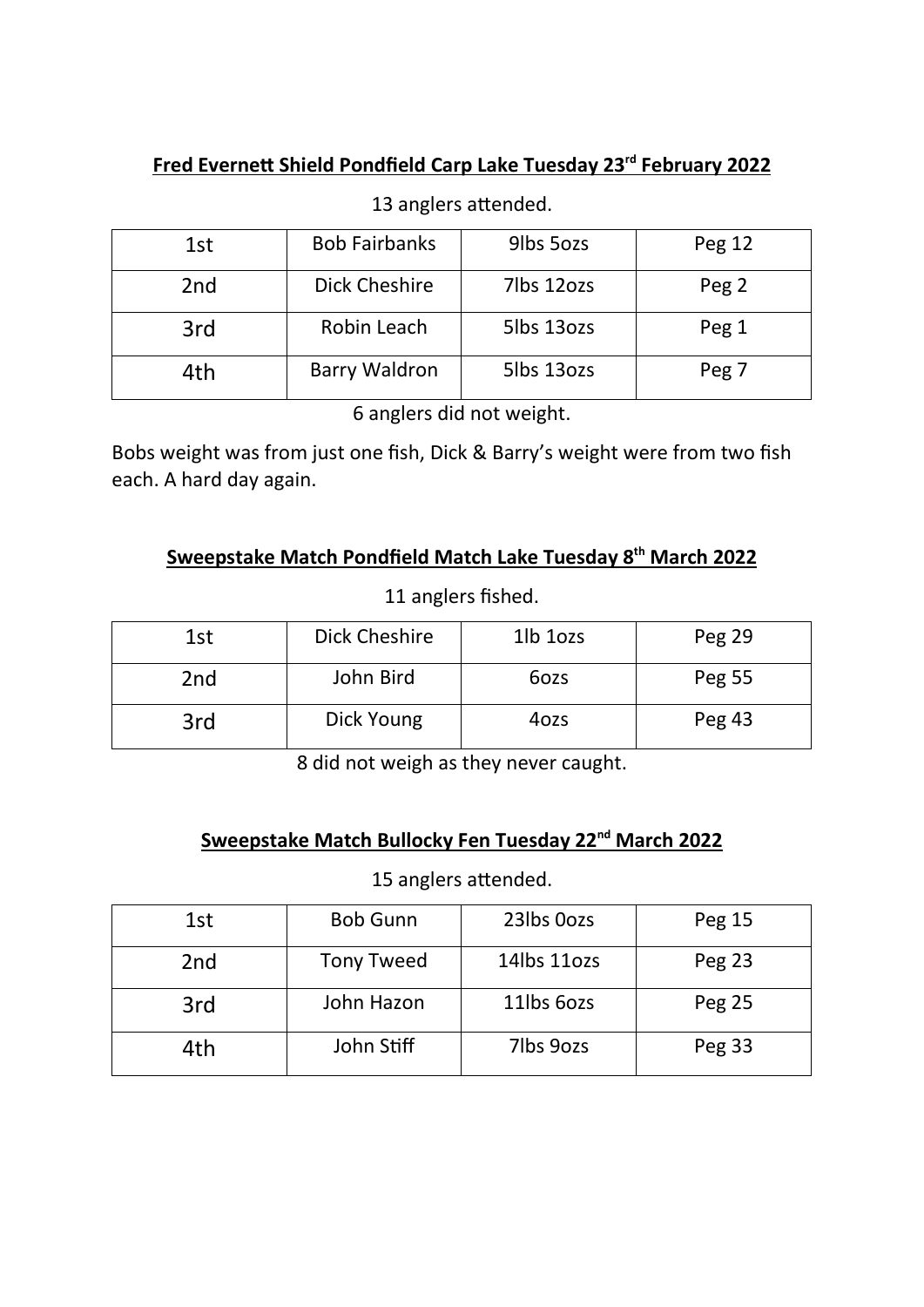### Sweepstake Match Pondfield Carp Lake Tuesday 5<sup>th</sup> April 2022

| 1st             | John Bird            | 19lbs 7ozs | Peg <sub>6</sub> |
|-----------------|----------------------|------------|------------------|
| 2 <sub>nd</sub> | Colin Smith          | 19lbs      | Peg 16           |
| 3rd             | <b>Bob Sherman</b>   | 14lbs 3ozs | Peg 11           |
| 4th             | Robin Leach          | 11lbs 20zs | Peg 9            |
| 5th             | Ray King             | 7lbs 5ozs  | Peg 1            |
| 6th             | <b>Barry Waldron</b> | 3lbs 80zs  | Peg 8            |

16 anglers attended.

 The rest of the field either caught nothing or just one fish, Dick Young caught just skimmer bream roach and a gudgeon. The carp were in amongst the cover of reeds or the lillies. Not out in the open.

### Sweepstake Match Bullocky Fen Tuesday 19<sup>th</sup> April 2022

| Joint 1st | <b>Andy Litanziuos</b> | 12lbs 60zs                          | Peg 5         |
|-----------|------------------------|-------------------------------------|---------------|
| Joint 1st | Dave Austin            | 12lbs 60zs                          | Peg 7         |
| 3rd       | Robin Leach            | 10 <sub>l</sub> bs 4 <sub>ozs</sub> | <b>Peg 23</b> |
| 4th       | Colin Smith            | 10lbs 10ozs                         | Peg 29        |
| 5th       | <b>Bob Gunn</b>        | 10lbs 80zs                          | Peg 25        |
| 6th       | John Bird              | 9lbs 11ozs                          | Peg 14        |
| 7th       | Dick Young             | 8lbs 10ozs                          | Peg 15        |

### 16 anglers attended

4 anglers did not weigh in due to small fish caught mainly perch.